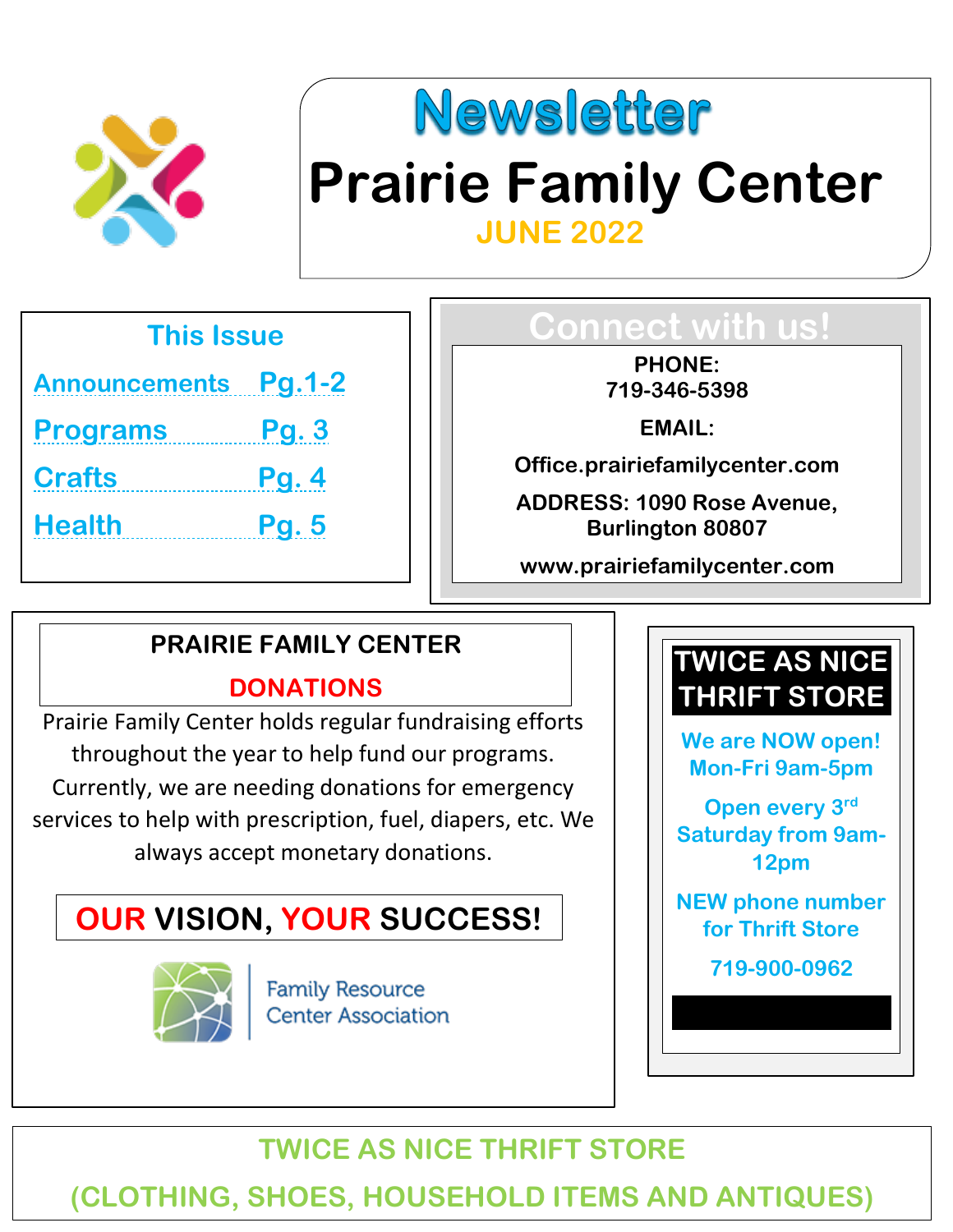# **UPCOMING EVENTS**





**Twice As Nice Thrift Store is NOW ON FACEBOOK! Go give us a LIKE. Our customers now have the option to schedule donation pickups on our FB page!**

**Prairie Family Center is now open, Mon-Thur 9am-4pm and Friday's 9am- 12pm.**

**YOU CAN ALWAYS MAKE A DONATION TO OUR NON PROFIT @WWW.PRAIRIEFAMILYCENTER.COM OR BY USING OUR CODE. CHECK OUT OUR NEWSLETTER AND CALENDAR ONLINE @WWW.PRAIRIEFAMILYCENTER.COM**

**Donate by scanning our code ABOVE!**





**CHECK OUT OUR NURTURING PARENTING MONTHLY NEWSLETTER ON OUR WEBSITE!**

## **SCAN TO DONATE TO OUR NONPROFIT**



**SCHOOL IS OUT BUT** LUNCH IS STILL SERVED-**FREE BREAKFAST AND LUNCH AT THE BURLINGTON ELEMENTARY SCHOOL FOR** ALL CHILDREN 0148. **STARTING MAY 31 MON-THUR** 

**WE HAVE** 

**DIAPERS AND** 

**WIPES FOR** 

**MOMS IN NEED**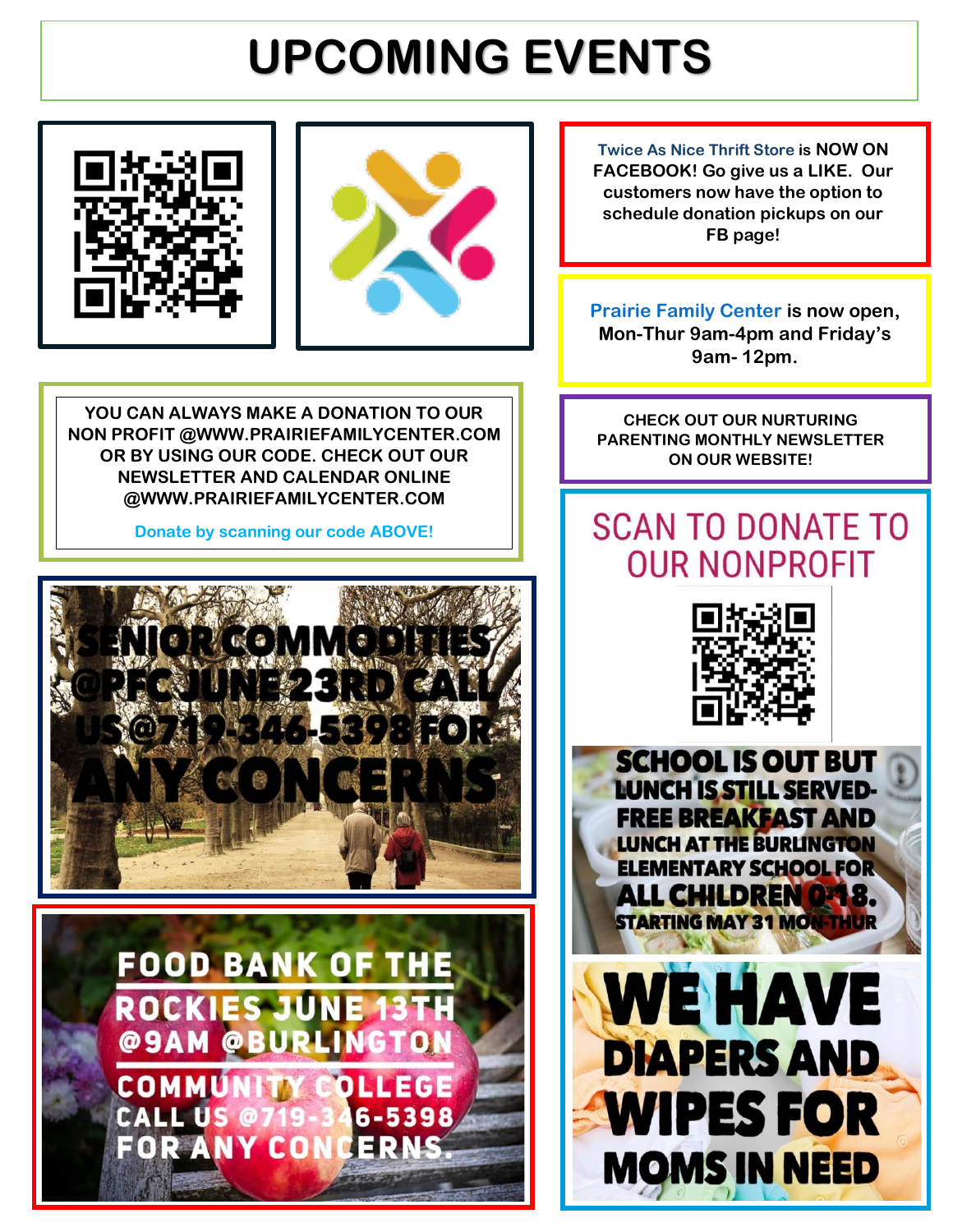## **COOKING MATTERS**  Keep Baby Food Safe



## KEEP BABY FOOD SAFE

Give your baby one new food at a time. Wait a few days before starting a new food, watch for any allergic reactions. Do not serve any mixed ingredient foods until you have served each ingredient on its own.

**Refrigerate baby food that is not eaten right away. Use meat, poultry, fish, or egg yolks within 1 day. Use all other baby food within 1-2 days.**

**Store frozen food in the freezer up to 1 month, freeze in clean ice cube trays. Store frozen cubes in a bag labeled with the date the food was frozen.**

**When reheating on the stove, place a small heat-safe dish in a small pot. Add about an inch of water. Bring water to a simmer. When food is warm, remove from pot, stir and test for temperature before feeding.**